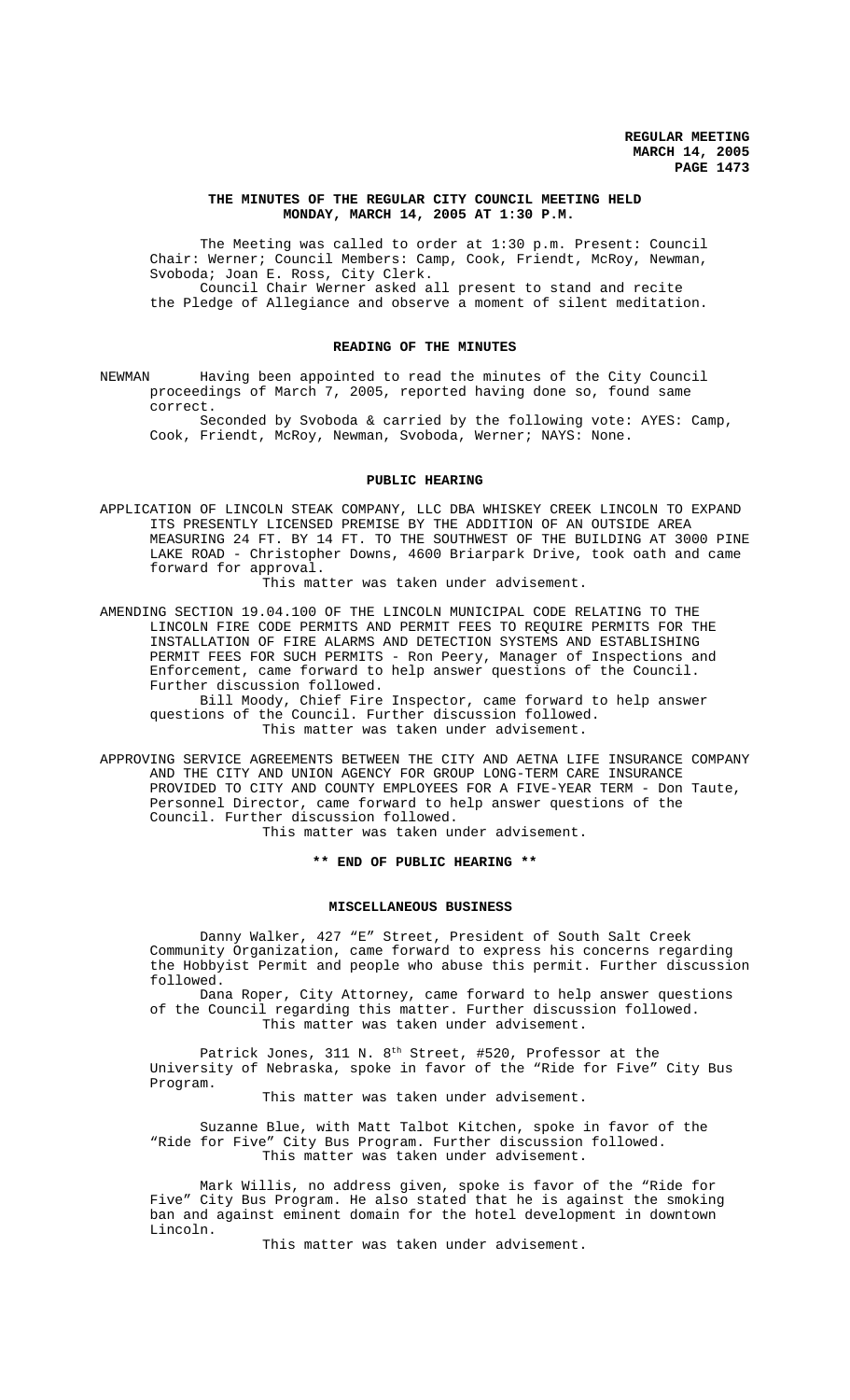**REGULAR MEETING MARCH 14, 2005 PAGE 1474**

> Rick Carter, 3220 S. 28th Street, Executive Director of the Human Services Federation, spoke in favor of the "Ride for Five" City Bus Program.

> > This matter was taken under advisement.

Mike Morosin, 2055 "S" Street, came forward and expressed his concerns of having open mike sessions at the Council Meetings. He also expressed his concerns regarding maintenance costs of Antelope Valley. This matter was taken under advisement.

Laurie Anderson, 2424 NW 51<sup>st</sup> Street, Manager of Big John's Billiards, came forward and stated that she feels that the smoking ban has had a negative effect on their business, which she feels is going to force them to close.

This matter was taken under advisement.

Earl Allen, 5555 Superior Street, owner of Earl's Tavern, came forward and stated that he feels that the smoking ban has had a negative effect on his business. Further discussion followed. This matter was taken under advisement.

Dean Borgmann, 505 S. 50<sup>th</sup> Street, Owner of Cheerleaders, came forward and stated that he feels his business is down financially due to the smoking ban.

This matter was taken under advisement.

Sharon Buss, 7320 Seward Avenue, owner of Tuxedo Rose, came forward and stated that she feels her flower shop is down financially due to the smoking ban.

This matter was taken under advisement.

# **COUNCIL ACTION**

### **LIQUOR RESOLUTIONS**

APPLICATION OF LINCOLN STEAK COMPANY, LLC DBA WHISKEY CREEK LINCOLN TO EXPAND ITS PRESENTLY LICENSED PREMISE BY THE ADDITION OF AN OUTSIDE AREA MEASURING 24 FT. BY 14 FT. TO THE SOUTHWEST OF THE BUILDING AT 3000 PINE LAKE ROAD - CLERK read the following resolution, introduced by Jon Camp, who moved its adoption for approval:

A-83238 BE IT RESOLVED by the City Council of the City of Lincoln, Nebraska:

That after hearing duly had as required by law, consideration of the facts of this application, the Nebraska Liquor Control Act, and the pertinent City ordinances, the City Council recommends that the application of Lincoln Steak Company, LLC dba Whiskey Creek to expand its licensed premises by the addition of an outside area measuring 24 feet by 14 feet to the southwest of the presently licensed premises located at 3000 Pine Lake Road, Lincoln, Nebraska, be approved with the condition that the premise complies in every respect with all City and State regulations.

BE IT FURTHER RESOLVED that the City Clerk is directed to transmit a copy of this resolution to the Nebraska Liquor Control Commission. Introduced by Jon Camp Seconded by Svoboda & carried by the following vote: AYES: Camp,

Cook, Friendt, McRoy, Newman, Svoboda, Werner; NAYS: None.

## **ORDINANCES - 2ND READING**

AMENDING SECTION 19.04.100 OF THE LINCOLN MUNICIPAL CODE RELATING TO THE LINCOLN FIRE CODE PERMITS AND PERMIT FEES TO REQUIRE PERMITS FOR THE INSTALLATION OF FIRE ALARMS AND DETECTION SYSTEMS AND ESTABLISHING PERMIT FEES FOR SUCH PERMITS - CLERK read an ordinance, introduced by Patte Newman, amending Section 19.03.100 of the Lincoln Municipal Code relating to the Lincoln Fire Code permits and Permit Fees to require permits for the installation of fire alarms systems and establishing permit fees; and repealing Section 19.03.100 of the Lincoln Municipal Code as hitherto existing, the second time.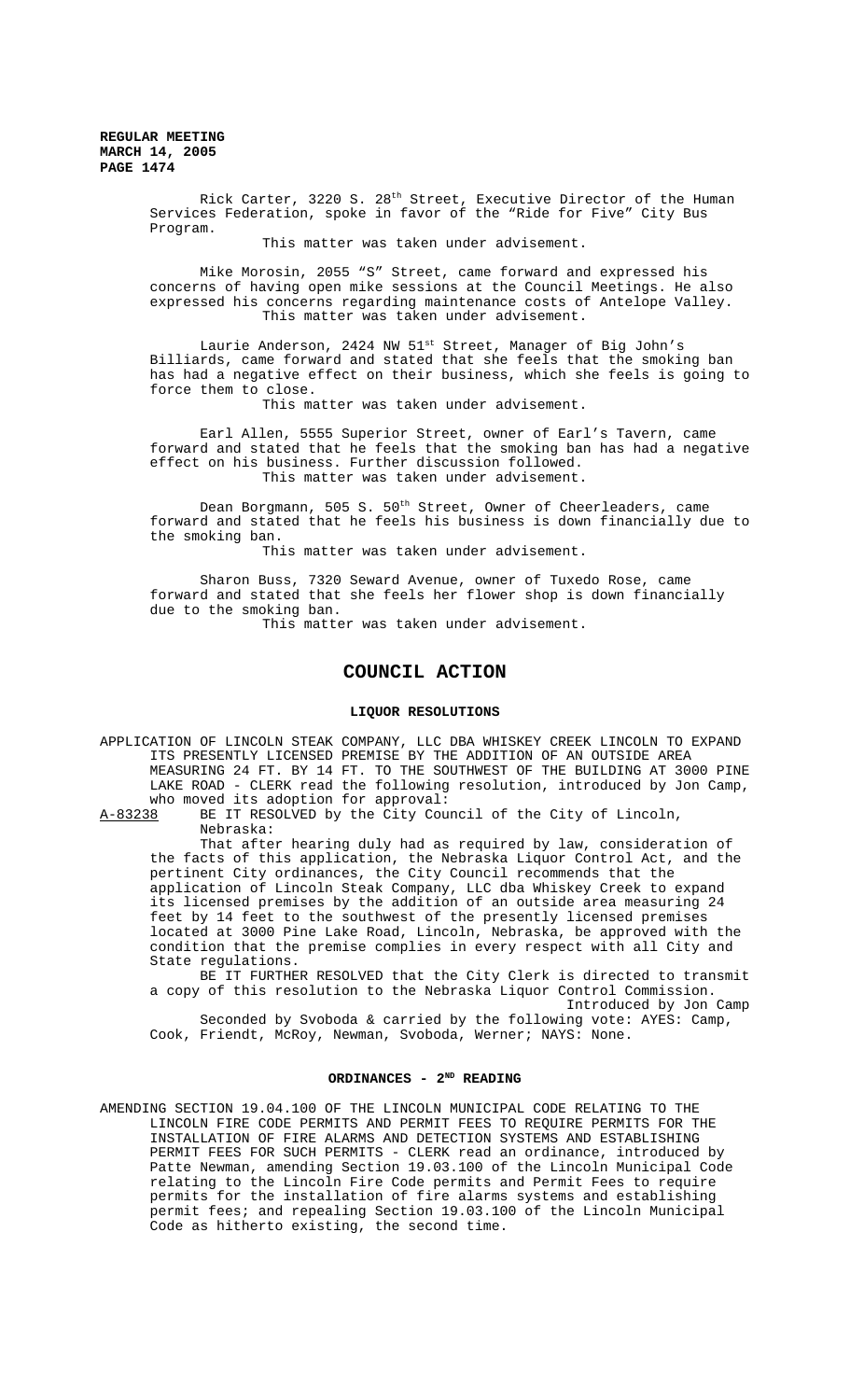**REGULAR MEETING MARCH 14, 2005 PAGE 1475**

## **RESOLUTIONS**

- APPROVING SERVICE AGREEMENTS BETWEEN THE CITY AND AETNA LIFE INSURANCE COMPANY<br>AND THE CITY AND UNION AGENCY FOR GROUP LONG-TERM CARE INSURANCE THE CITY AND UNION AGENCY FOR GROUP LONG-TERM CARE INSURANCE PROVIDED TO CITY AND COUNTY EMPLOYEES FOR A FIVE-YEAR TERM - CLERK read the following resolution, introduced by Patte Newman, who moved its adoption:
- A-83239 BE IT RESOLVED by the City Council of the City of Lincoln, Nebraska:

That the Aetna-Lancaster County/City of Lincoln, Nebraska Service Agreement and the Union Agency, Inc., representing Aetna - City of Lincoln/Lancaster County Service Agreement for Group Long Term Care Insurance with Aetna being the insurance provider and Union Agency as an independent broker representing Aetna, copies of which are attached hereto marked as Attachments "A" and "B" and made a part hereof by reference, are hereby approved and the Mayor is authorized to execute said Service Agreements on behalf of the City.

The City Clerk is directed to forward the fully executed originals of each Agreement to Trish Owen for placement on the County Board agenda.

Introduced by Patte Newman Seconded by Friendt & carried by the following vote: AYES: Camp, Cook, Friendt, McRoy, Newman, Svoboda, Werner; NAYS: None.

ACCEPTING THE REPORT OF NEW AND PENDING CLAIMS AGAINST THE CITY AND APPROVING DISPOSITION OF CLAIMS SET FORTH THEREIN FOR THE PERIOD OF FEBRUARY 16 - 28, 2005 - CLERK read the following resolution, introduced by Patte

Newman, who moved its adoption for approval:

A-83240 BE IT RESOLVED by the City Council of the City of Lincoln, Nebraska:

That the claims listed in the attached report, marked as Exhibit "A", dated March 1, 2005, of various new and pending tort claims filed against the City of Lincoln with the Office of the City Attorney or the Office of the City Clerk, as well as claims which have been disposed of, are hereby received as required by Neb. Rev. Stat. § 13-905 (Reissue 1997). The dispositions of claims by the Office of the City Attorney, as shown by the attached report, are hereby approved:

| DENIED                   |            | ALLOWED OR SETTLED    |
|--------------------------|------------|-----------------------|
| Rick Melichar            | \$1,400.30 | \$362.73<br>John Long |
| Alan & Georgia Schulte   | 1,256.67   |                       |
| Dorothy E. Gruenemeyer   | NAS*       |                       |
| Cindy Pieschke           | NAS*       |                       |
| Shad & Christina Peniska | 38.92      |                       |
| LaVern Verkamp           | NAS*       |                       |
| Glenya Bahr              | 59.58      |                       |
| Larry Morris             | NAS*       |                       |
| Ray Kastl                | NAS*       |                       |
| Roland & June Schessler  | 75.00      |                       |
| Jason Schwinck           | NAS*       |                       |
| Brian & Darlene Kastl    | NAS*       |                       |
| *No Amount Specified     |            |                       |

The City Attorney is hereby directed to mail to the various claimants listed herein a copy of this resolution which shows the final disposition of their claim.

Introduced by Patte Newman Seconded by Friendt & carried by the following vote: AYES: Camp, Cook, Friendt, McRoy, Newman, Svoboda, Werner; NAYS: None.

## **PETITIONS & COMMUNICATIONS**

PETITION TO VACATE PUBLIC WAY SOUTH 43RD STREET BETWEEN THE SOUTH LINE OF THE NORTH HALF OF LOT 4, BLOCK 2 WOOD BROTHERS BRYAN SUMNER ACRES AND THE NORTH LINE OF FRANKLIN STREET AND A PLAT CONSISTING OF LOTS 1 THROUGH 3, THE NORTH HALF OF LOT 4, AND LOTS 5 THROUGH 12, BLOCK 1, AND LOTS 1 THROUGH 6, BLOCK 2, WOODS BROTHERS BRYAN SUMNER ACRES SUBMITTED BY CHRIST LUTHERAN CHURCH AT 4325 SUMNER STREET - CLERK presented said petition which was referred to the Law Department.

## **REPORTS OF CITY OFFICERS**

CLERK'S LETTER AND MAYOR'S APPROVAL OF ORDINANCES & RESOLUTIONS PASSED BY COUNCIL ON MARCH 7, 2005 - CLERK presented said report which was placed on file in the Office of the City Clerk. **(27-1)**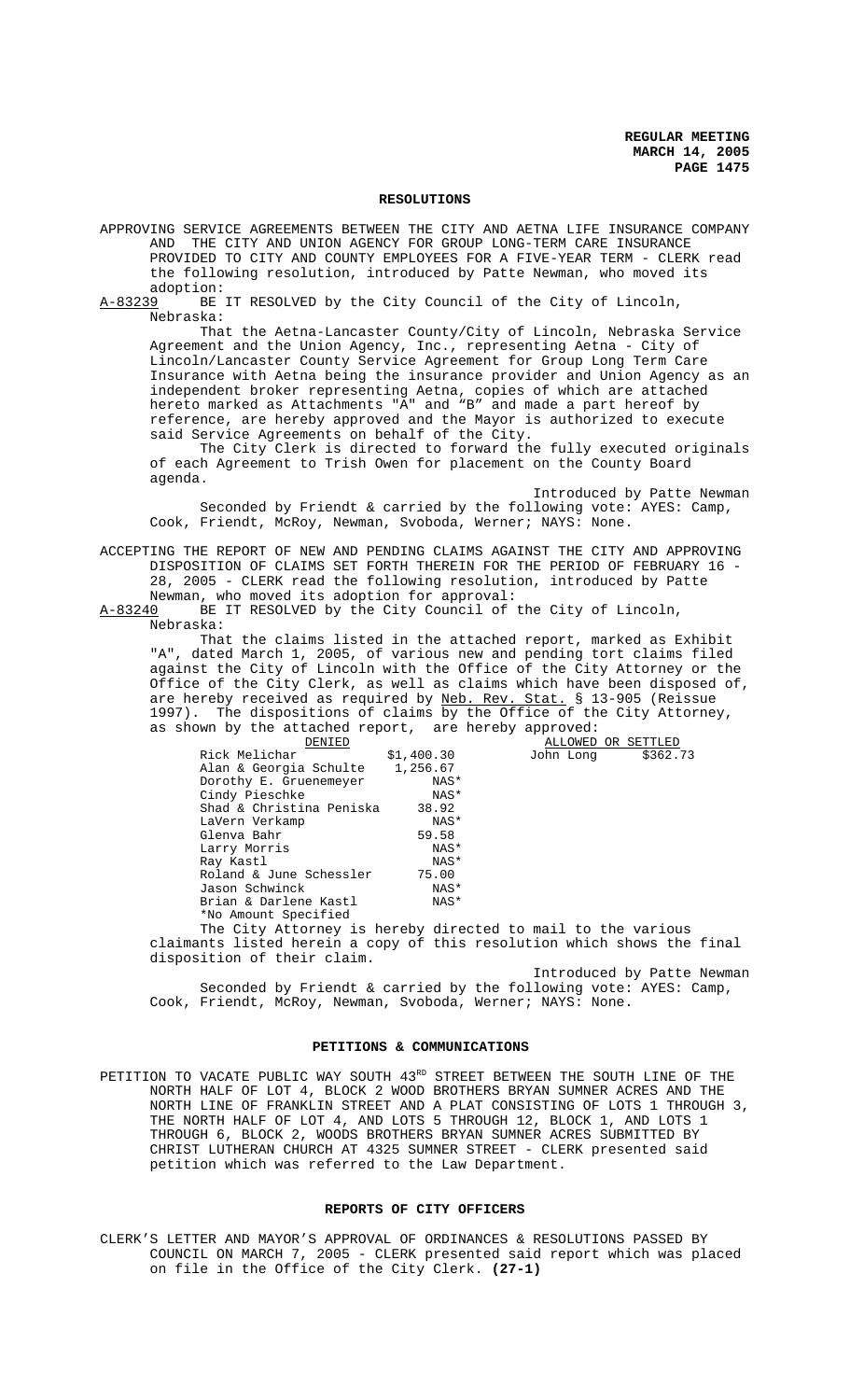**REGULAR MEETING MARCH 14, 2005 PAGE 1476**

REPORT OF UNL MICROBIOLOGIST FOR WATER TESTING FOR THE MONTH OF FEBRUARY, 2005 - CLERK presented said report which was placed on file in the Office of the City Clerk. **(35-01)**

INVESTMENT OF FUNDS FROM FEBRUARY 22 THRU MARCH 4, 2005 - CLERK read the following resolution, introduced by Ken Svoboda, who moved its adoption: A-83241 BE IT HEREBY RESOLVED BY THE CITY COUNCIL of the City of Lincoln, Nebraska: That the attached list of investments be confirmed and approved,

and the City Treasurer is hereby directed to hold said investments until maturity unless otherwise directed by the City Council. Introduced by Ken Svoboda Seconded by McRoy & carried by the following vote: AYES: Camp, Cook, Friendt, McRoy, Newman, Svoboda, Werner; NAYS: None.

#### ORDINANCES - 1<sup>st</sup> READING

- STREET NAME CHANGE 05001 RENAMING EXBURY ROAD AS EXBURY COURT LOCATED SOUTH FROM MONARCH CIRCLE AND GENERALLY LOCATED AT EXBURY ROAD AND THOMPSON CREEK BOULEVARD - CLERK read an ordinance, introduced by Ken Svoboda, changing the name of Exbury Road south from Monarch Circle to Exbury Court generally located at Exbury Road and Thompson Creek Boulevard, as recommended by the Street Name Committee, the first time.
- ORDINANCE APPROVING (1) FIRST AMENDMENT TO SITE LEASE FROM THE CITY AND THE COUNTY OF LANCASTER, NEBRASKA TO THE LINCOLN-LANCASTER COUNTY PUBLIC (2) FIRST AMENDMENT TO LEASE AGREEMENT FROM THE COMMISSION TO THE COUNTY AND THE CITY AND (3) THE ISSUANCE OF NOT TO EXCEED \$27,000,000 OF THE COMMISSION'S TAX SUPPORTED LEASE RENTAL REVENUE REFUNDING BONDS, ALL WITH RESPECT TO THE COUNTY-CITY BUILDING AND HALL OF JUSTICE - CLERK read an ordinance, introduced by Ken Svoboda, approving (A) a first amendment to site lease among the Lincoln-Lancaster County Public Building Commission, as lessee, and the City and the County of Lancaster, Nebraska, jointly, as lessor, (B) a first amendment to lease agreement among the City and the County, jointly, as lessee, and the commission, as lessor, and (C) the issuance of not to exceed \$27,000,000 in aggregate principal amount of the commission's tax supported lease rental revenue refunding bonds; and related matters, the first time.

## ORDINANCES - 3<sup>RD</sup> READING & ASSOCIATED RESOLUTIONS

- ANNEXATION 04010 AMENDING THE LINCOLN CORPORATE LIMITS MAP BY ANNEXING APPROXIMATELY 24.33 ACRES OF PROPERTY GENERALLY LOCATED SOUTHEAST OF S.W. 40TH STREET AND WEST A STREET(IN CONNECTION W/ 05R-50, 05-25) CLERK read an ordinance, introduced by Annette McRoy, annexing and including the below described land as part of the City of Lincoln, Nebraska and amending the Corporate Limits Map attached to and made a part of Ordinance No. 18208, to reflect the extension of the corporation limits boundary of the City of Lincoln, Nebraska established and shown thereon, the third time.
- MCROY Moved to pass the ordinance as read. Seconded by Friendt & carried by the following vote: AYES: Camp, Cook, Friendt, McRoy, Newman, Svoboda, Werner; NAYS: None.

The ordinance, being numbered **#18512**, is recorded in Ordinance Book #25.

APPROVING AN ANNEXATION AGREEMENT BETWEEN THE CITY AND JANET H. BROER AND ERICH H. BROER OUTLINING CERTAIN CONDITIONS AND UNDERSTANDINGS WITH REGARDS TO THE ANNEXATION OF APPROXIMATELY 24.33 ACRES OF PROPERTY GENERALLY LOCATED SOUTHEAST OF S.W. 40TH STREET AND WEST A STREET. (IN CONNECTION W/05-24, 05-25) - CLERK read the following resolution, introduced by Annette McRoy, who moved its adoption:

A-83242 BE IT RESOLVED by the City Council of the City of Lincoln, Nebraska:

That the agreement titled Woodland View Conditional Annexation Agreement, which is attached hereto, marked as Attachment "A" and made a part hereof by reference, between the City of Lincoln and Janet H. Broer and Erich H. Broer ("Owner"), outlining certain conditions and understandings relating to the annexation of approximately 24.33 acres of property generally located southeast of S.W. 40th Street and West A Street, is approved.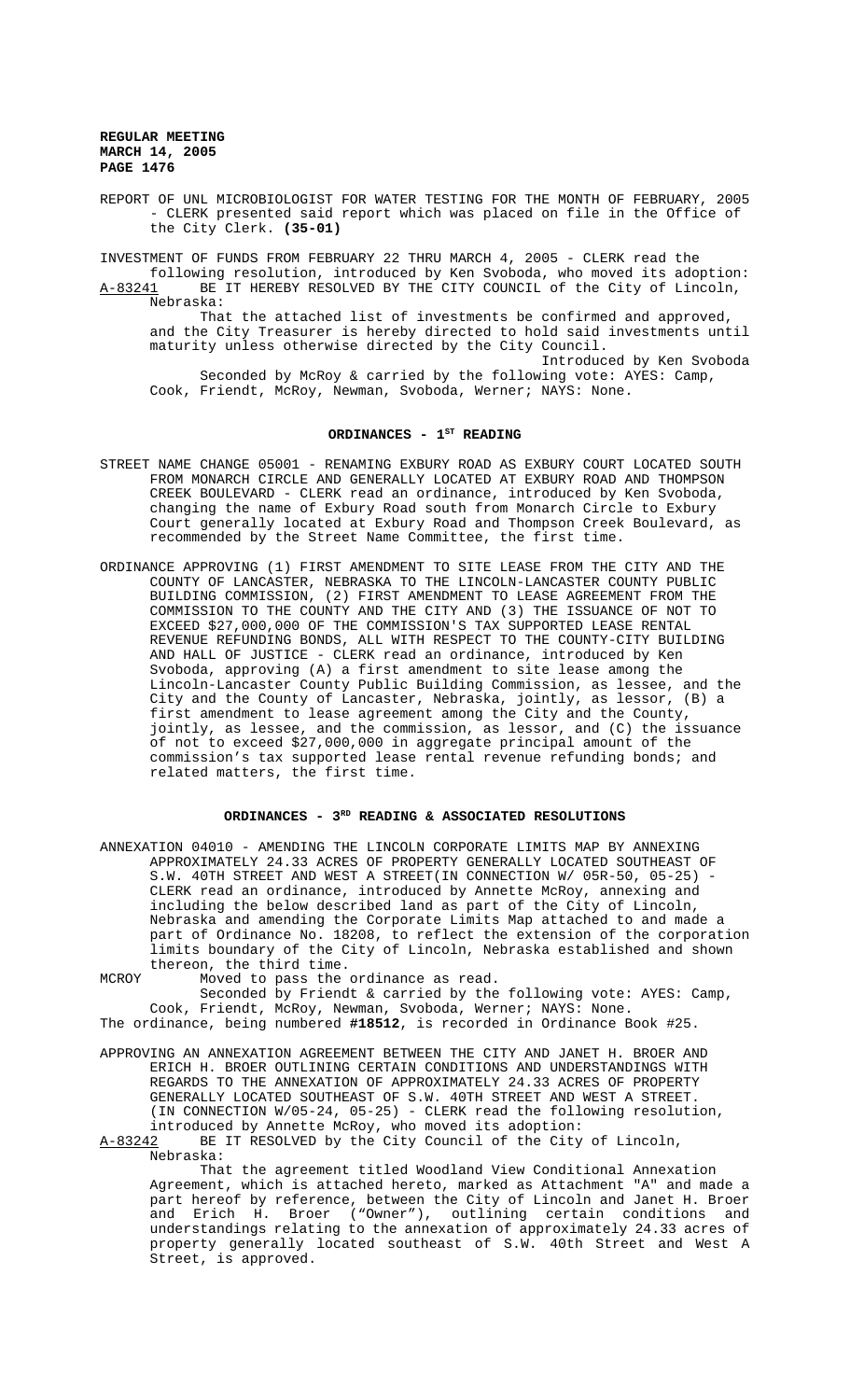BE IT FURTHER RESOLVED that the Mayor is authorized to execute the Annexation Agreement on behalf of the City.

BE IT FURTHER RESOLVED that the City Clerk is directed to return two fully executed copies of this Agreement to Rick Peo, Chief Assistant City Attorney, for distribution to the Owner.

BE IT FURTHER RESOLVED that the City Clerk is directed to record the Annexation Agreement or a summary memorandum thereof with the Register of Deeds, filing fees to be paid by the Owner.

Introduced by Annette McRoy Seconded by Friendt & carried by the following vote: AYES: Camp, Cook, Friendt, McRoy, Newman, Svoboda, Werner; NAYS: None.

- CHANGE OF ZONE 04070 APPLICATION OF JOEY HAUSMANN FOR A CHANGE OF ZONE FROM AGR AGRICULTURAL RESIDENTIAL DISTRICT TO R-3 RESIDENTIAL DISTRICT ON PROPERTY GENERALLY LOCATED SOUTHEAST OF S.W. 40TH STREET AND WEST A STREET (IN CONNECTION W/ 05-24, 05R-50) - CLERK read an ordinance, introduced by Annette McRoy, amending the Lincoln Zoning District Maps attached to and made a part of Title 27 of the Lincoln Municipal Code, as provided by section 27.05.020 fo the Lincoln Municipal Code, by changing the boundaries of the districts established and shown thereon, the third time. MCROY Moved to pass the ordinance as read.
- Seconded by Friendt & carried by the following vote: AYES: Camp, Cook, Friendt, McRoy, Newman, Svoboda, Werner; NAYS: None.

The ordinance, being numbered **#18513**, is recorded in Ordinance Book #25.

CHANGE OF ZONE 05003 - AMENDING TITLE 27 OF THE LINCOLN MUNICIPAL CODE BY ADDING A SECTION TO CHAPTER 27.71, ADDITIONAL HEIGHT AND AREA REGULATIONS, TO REQUIRE THAT ALL OUTDOOR LIGHTING BE DESIGNED, INSTALLED AND MAINTAINED IN ACCORDANCE WITH ALL APPLICABLE LIGHTING DESIGN STANDARDS ADOPTED BY THE CITY COUNCIL (IN CONNECTION W/05R-51) - CLERK read an ordinance, introduced by Annette McRoy, amending Chapter 27.71 of the Lincoln 27.71.165 to require that all outdoor lighting be designed, installed and maintained in accordance with all applicable lighting design standards adopted by the City Council, the third time.

MCROY Moved to pass the ordinance as read.

Seconded by Svoboda & carried by the following vote: AYES: Camp, Cook, Friendt, McRoy, Newman, Svoboda, Werner; NAYS: None.

The ordinance, being numbered **#18514**, is recorded in Ordinance Book #25.

MISCELLANEOUS 05001 - AMENDING THE CITY OF LINCOLN DESIGN STANDARDS BY ADDING A NEW CHAPTER UNDER TITLE 3 ENTITLED OUTDOOR LIGHTING RELATING TO LIGHT TRESPASS FROM NON-RESIDENTIAL USES UPON RESIDENTIAL USES (IN CONNECTION W/05-26) - CLERK read the following resolution, introduced by Annette

McRoy, who moved its adoption:<br>A-83243 WHEREAS, the City of Li A-83243 MHEREAS, the City of Lincoln has previously adopted the City of Lincoln Design Standards by Resolution No. A-80518; and

WHEREAS, a text change to the Design Standards is necessary under Title 3, Design Standards for Zoning Regulations, to add a new Chapter 3.100 entitled "Outdoor Lighting" to provide standards relating to light trespass from non-residential uses upon residential uses.

NOW, THEREFORE, BE IT RESOLVED by the City Council of the City of Lincoln, Nebraska:

That Title 3, Design Standards for Zoning Regulations, of the City of Lincoln Design Standards, adopted by the City Council on November 6, 2000 by Resolution No. A-80518, be and the same is hereby amended by adding a new Chapter 3.100 entitled "Outdoor Lighting"to read as shown on Attachment "A" which is attached hereto and incorporated herein by reference.

Introduced by Annette McRoy Seconded by Friendt & carried by the following vote: AYES: Camp, Cook, Friendt, McRoy, Newman, Svoboda, Werner; NAYS: None.